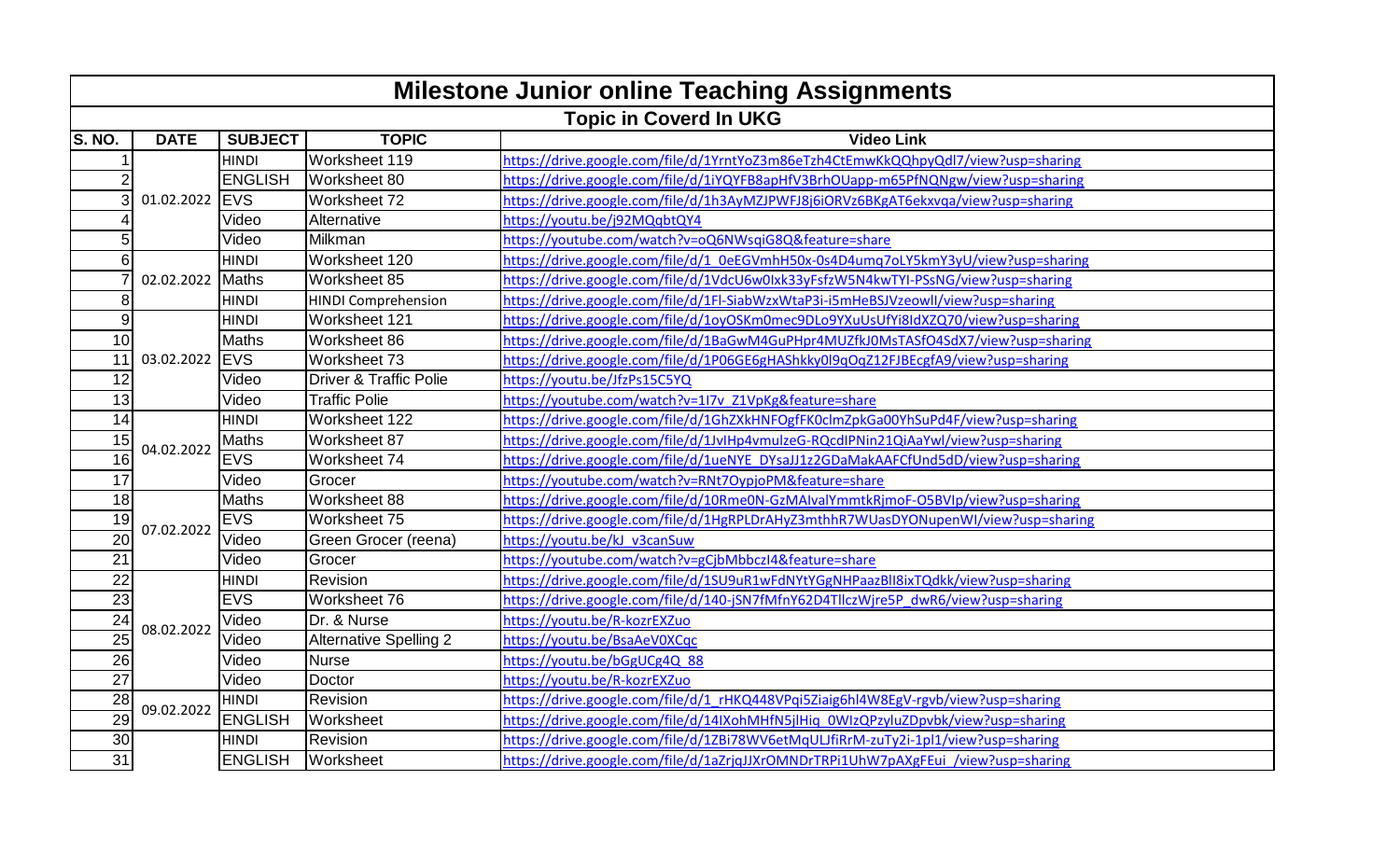| 32              | 10.02.2022 EVS<br>Video<br>Video |                | Worksheet 77                                          | https://drive.google.com/file/d/1L9uF-FbO5DW8hBNQWaulYm8ZlVtR856l/view?usp=sharing |
|-----------------|----------------------------------|----------------|-------------------------------------------------------|------------------------------------------------------------------------------------|
| 33              |                                  |                | Police man (Reena)                                    | https://voutu.be/NltZ9CVb6ck                                                       |
| 34              |                                  | Police man     | https://youtube.com/watch?v=Nkec1filr9g&feature=share |                                                                                    |
| 35              |                                  | <b>HINDI</b>   | Revision                                              | https://drive.google.com/file/d/1slOL8UydQwEf3DTWUUPW8lzeAo0glpAb/view?usp=sharing |
| 36              |                                  | <b>ENGLISH</b> | Worksheet                                             | https://drive.google.com/file/d/1jyTaYwOn8-SKAB84LYqfhshL2s0wgu68/view?usp=sharing |
| 37              | 11.02.2022 EVS                   |                | Worksheet 78                                          | https://drive.google.com/file/d/1QRkKhhL0jLMCm60aOIw1IKzOQFLox3om/view?usp=sharing |
| 38              |                                  | Video          | Watchman                                              | https://youtube.com/watch?v=xOjswv974Nw&feature=share                              |
| 39              |                                  | Video          | <b>Alternative Spelling 2</b>                         | https://youtu.be/o295w4aXlps                                                       |
| 40              | 14.02.2022                       | <b>HINDI</b>   | Revision                                              | https://drive.google.com/file/d/1sPNe9uCYr0XEgIdr3 -G ir6abls5WvO/view?usp=sharing |
| 41              |                                  | <b>ENGLISH</b> | Worksheet                                             | https://drive.google.com/file/d/1cBQBhRUHWjOryEyzVV6OgpY6YIRumyTe/view?usp=sharing |
| 42              |                                  | <b>ENGLISH</b> | Worksheet                                             | https://drive.google.com/file/d/1eN2ZMBoIGG9I3Y2H W0HsbHSsga PpiJ/view?usp=sharing |
| 43              | 15.02.2022 EVS                   |                | Worksheet 79                                          | https://drive.google.com/file/d/1FUikPjetdxbmCH9cXT2pHrWwlv5z5vKu/view?usp=sharing |
| 44              |                                  | Video          | Story                                                 | https://youtu.be/FS7blo0FHwo                                                       |
| 45              | 16.02.2022                       | <b>HINDI</b>   | Revision                                              | https://drive.google.com/file/d/1iUS3IDNQcpPRI49noYt-KUY1EUn2ndfg/view?usp=sharing |
| 46              |                                  | <b>ENGLISH</b> | Worksheet                                             | https://drive.google.com/file/d/1oKisgPuPu_udCHEVngj9tRczr6looVv5/view?usp=sharing |
| 47              |                                  | <b>HINDI</b>   | Revision                                              | https://drive.google.com/file/d/17kDB5qZRVc-MLDjWbE7RJFhCeplYfcQZ/view?usp=sharing |
| 48              | 17.02.2022                       | <b>EVS</b>     | Worksheet 80                                          | https://drive.google.com/file/d/1REm-7Zr0RHJ35SOowQCr8R-JBQUKvz9E/view?usp=sharing |
| 49              |                                  | Video          | Story                                                 | https://youtu.be/l9l8pLW92Rg                                                       |
| $\overline{50}$ |                                  | Video          | Alternative Spelling (oa)                             | https://youtu.be/YMyWWdJkg0A                                                       |
| $\overline{51}$ |                                  | <b>HINDI</b>   | Revision                                              | https://drive.google.com/file/d/1_2gPV3XDanYTKJj8KkG3Ye302EA1gK0M/view?usp=sharing |
| 52              | 18.02.2022                       | <b>EVS</b>     | Worksheet 81                                          | https://drive.google.com/file/d/15yzwgIMxp-rvH18GMS6cwsmKat7eVewQ/view?usp=sharing |
| $\overline{53}$ |                                  | Video          | Story                                                 | https://voutu.be/ YeM9TR1FPw                                                       |
| 54              |                                  | Video          | Alternative Spelling (oa) 2                           | https://youtu.be/ kFSeT3zEYM                                                       |
| 55              |                                  | <b>ENGLISH</b> | <b>LISTENING SKILL</b>                                | https://drive.google.com/file/d/10TQSmLWV0PAwM_4VZ3zsuiN94L4acmqJ/view?usp=sharing |
| 56              | 21.02.2022                       | Maths          | Revision-1                                            | https://drive.google.com/file/d/1omQly90Bot6H0eoyYRWS3mQUI-qQgE8x/view?usp=sharing |
| $\overline{57}$ |                                  |                | <b>Picture Reding</b>                                 | https://drive.google.com/file/d/1BbcYQTttF9o-DC9JciQz16Hy2j4G-alv/view?usp=sharing |
| 58              |                                  | Video          | Alternative Spelling (ow)                             | https://youtu.be/xk0pwh_ewsc                                                       |
| 59              |                                  | <b>HINDI</b>   | Worksheet                                             | https://drive.google.com/file/d/1elBGWZE3J 2U2Tc7g5PAhyX0Bn8sjThB/view?usp=sharing |
| 60              |                                  | <b>Maths</b>   | Revision-2                                            | https://drive.google.com/file/d/1WnFDCREs79Vw8X8xGSdVKQVWCz0sR8pZ/view?usp=sharing |
| 61              | 22.02.2022                       | <b>EVS</b>     | Worksheet 82                                          | https://drive.google.com/file/d/1yf5CalmkdY02b5HFtC4VMFppDfm6_lLf/view?usp=sharing |
| 62              |                                  | Video          | Story                                                 | https://youtu.be/X3Hp57UgZ0w                                                       |
| 63              |                                  | Video          | Alternative Spelling (ow) 2                           | https://youtu.be/ kFSeT3zEYM                                                       |
| 64              |                                  | <b>HINDI</b>   | Worksheet                                             | https://drive.google.com/file/d/1DwfLeDF58hho262dENLEUHVUMAPsjoSv/view?usp=sharing |
| 65              | ררחר רח בר                       | Maths          | Revision-3                                            | https://drive.google.com/file/d/1HwpoWDx 3JvoMdsA7DgxL7YfHVB9RZ5f/view?usp=sharing |